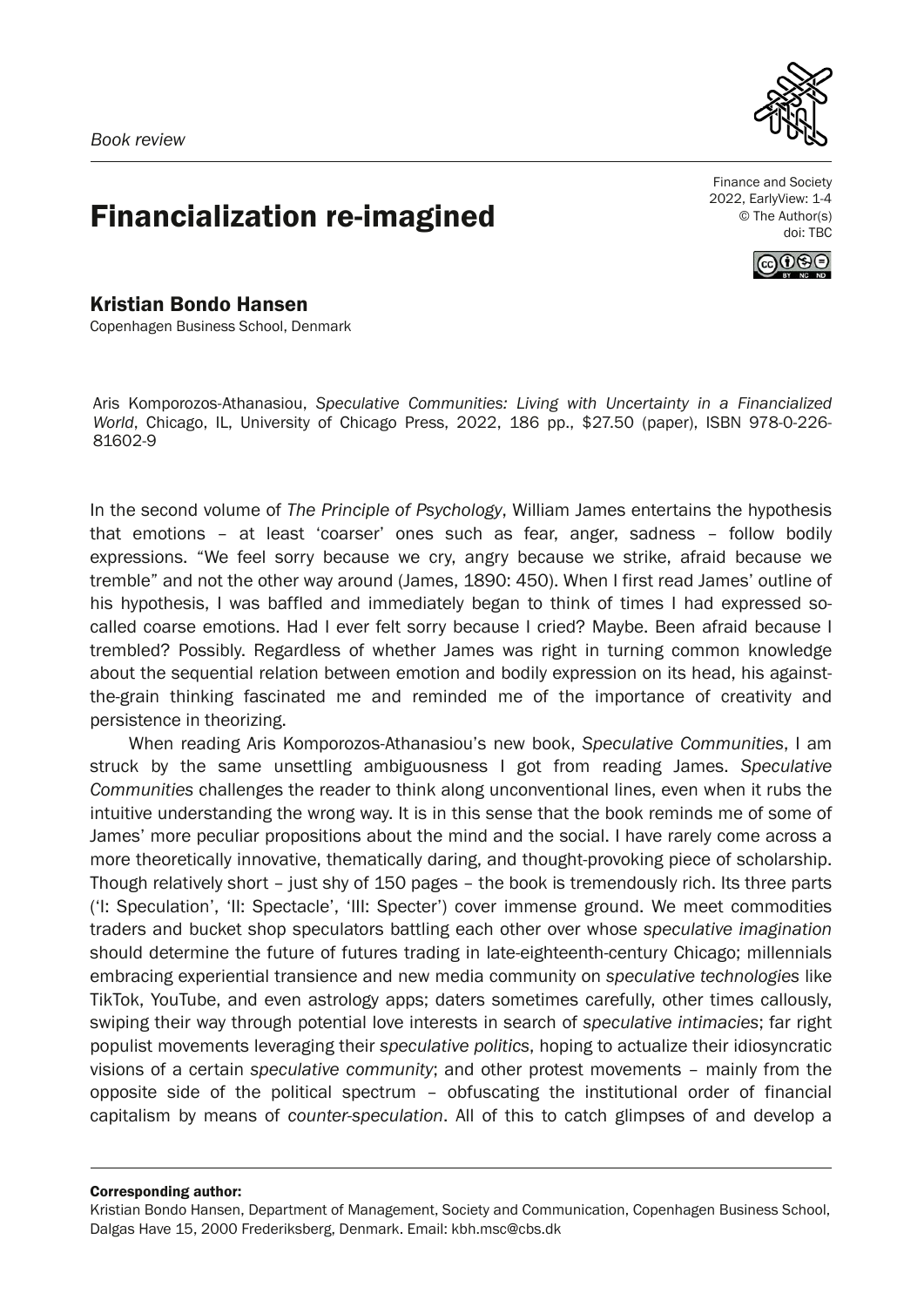vocabulary through which to describe social life in times of political gyrations, contested institutional frameworks, attacks on democracy, and a seemingly ever more invasive financial capitalism creeping in on our uncertainty-ridden existence. Or, as Komporozos-Athanasiou puts it in the introduction, to make sense of finance's "impact on the ways we respond to our epoch's profound challenges, not just in the sphere of the economy but across all realms of contemporary life" (pp. 1-2).

The main argument of the book is that besides transforming the institutions and economies of contemporary capitalist societies, finance's "speculative forces" significantly influence the constitution of "our modern imagined communities" (pp. 1-2). Hence, it is preoccupied with the ways in which finance and, more specifically, speculation intrudes on and shapes people's imagination and their efforts to navigate a volatile present in the shadows of uncertain futures. Financial capitalism is not inoculating the social body with instrumental reasoning, performatively turning everyone into replicates of the homo economicus, but rather with a speculative, risk-prone mindset – akin yet not entirely identical to Keynesian *animal spirits* or *enterprise* – that encourages people to broker their own and other people's imagined futures. Elaborating on this re-imagined financialization of everyday life, Komporozos-Athanasiou argues that,

as we are increasingly impatient with capitalism's future promises, our imagination becomes more and more speculative in nature, ranging from our choices of partners to our choices of government. At the same time, speculative imagination determines our capacity to hedge ourselves against future uncertainty and broken promises surrounding work security, home ownership, and life fulfillment. Speculative communities, in that sense, are formed around neither calculating reason nor irrational passions – they are propped up by the spirit of finance, which fuses logic and feeling into a generative speculative imagination. (pp. 3-4)

Thus, the kind of financialization critically scrutinized in *Speculative Communities* is a generative force or *spirit* making its imprint on the ways individuals and groups imagine and enact futures.

Of the many theorists from whom Komporozos-Athanasiou draws inspiration in his patching together of the book's neat, yet comprehensive conceptual apparatus, Benedict Anderson and Cornelius Castoriadis stand out as being the most central. Anderson's work on imagined communities and Castoriadis' theorization of imagination in his political philosophy are the molds out of which Komporozos-Athanasiou's concepts of *speculative communities* and *speculative imagination* are cast. Moreover, these works – and Castoriadis' in particular – are used to position the concept of *imagination* as an essential gateway to understanding the enactment of the social. Following Castoriadis, Komporozos-Athanasiou stresses that imagination is neither mere fantasy nor something passively received from 'the outside'. In fact, imagination is a thoroughly social phenomenon that "precedes and anticipates" reality, with reality being "nothing but imagination's ongoing outcome" (p. 57). Komporozos-Athanasiou acknowledges the radicality of this social constructivist stance but, at the same time, argues it can help us better understand finance and its role in society:

Through accepting that radical thesis according to which imagination precedes both reason and affect, we can better understand the historical enmities and alliances among speculating camps in and around financial markets. Finance is not merely a conduit for traversing between the worlds of the real and the fictitious nor between the rational and the irrational. It is a space where these worlds no longer remain insulated from each other. Doomed to permanently inhabit the precipice of the unknown, farmers, workers, populists, and derivatives traders have no choice but to turn to their speculative imaginations – to speculate in order to survive. (p. 60)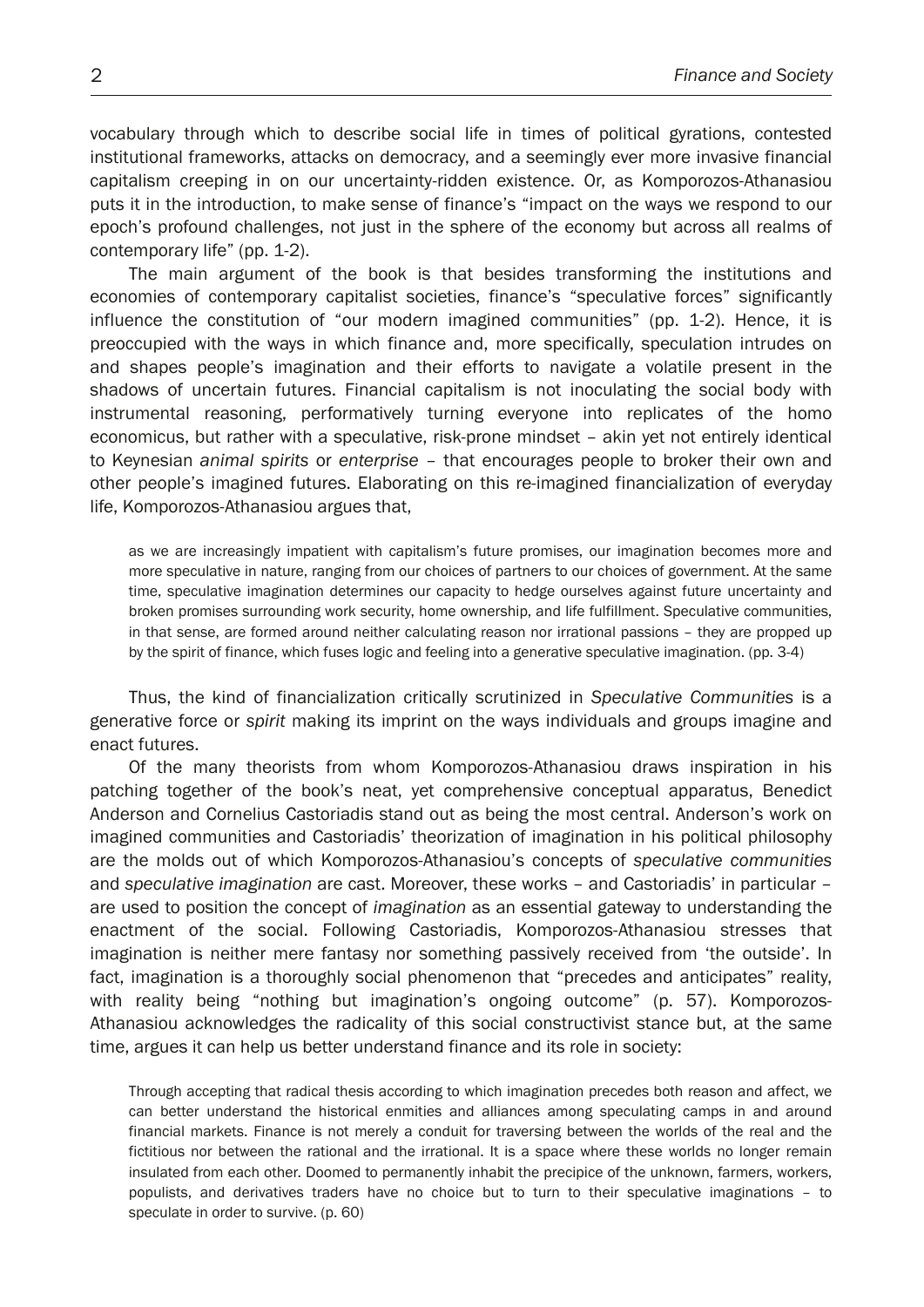Like James' topsy-turvy of the intuitive understanding of the relationship between emotion and bodily reaction, Komporozos-Athanasiou's take on imagination and imaginative meaning-making molded by widespread financialization is bafflingly thought-provoking. This against-the-grain thinking also prompts him – in the book's fifth chapter on financial populism and new nationalism – to pose and grapple with the controversial question, "has finance… revitalized rather than 'undone the demos'"? (p. 102) He surely does not shy away from challenging conventional wisdom, which is refreshing.

At times, however, these admirable efforts to unfold and stitch together a vast arsenal of concepts with the wide range of expressions of uncertain existence in a financialized world makes it appear as if financial capitalism has completely engulfed the world and that the social body has become financialized through-and-through. Radical uncertainty is pervasive, acceleration the order of the day, and speculation a human condition. At times, the language of speculation, uncertainty, opacity, acceleration, and so on, becomes performative, which makes it difficult to determine if there is in fact an outside to this thoroughly financialized, uncertain, speculative, and accelerated modern mode of existence. An example of this seeming inescapability and pervasiveness of uncertainty in everyday (financialized) life is found in a discussion of data in the book's third chapter on speculative technologies:

Data's promise of more and better knowledge remains elusive. Our growing dependence on complex machines and opaque algorithms doesn't make the world more legible or its impending crisis more predictable – our ways of seeing are shifting, yet darkness doesn't seem to go away. (p. 64)

Apart from being an example of how remarkably well-written *Speculative Communities* is, this passage implies that big data analytics tools do not contribute to a mitigation of uncertainty. The idea that attempts to domesticate uncertainty – in financial markets and beyond – will prove futile and instead just create more uncertainty is quite common (e.g., Esposito, 2011). However, that does not mean that the "complex machines and opaque algorithms" on which we increasingly depend cannot render intelligible what was previously considered unfathomable. It rather seems to be a question of uncertainties potentially multiplying elsewhere when such technologies are deployed. My point is that (big) data in conjunction with the analytics tools used to process them do seem to keep their promise, at least part of the way. They do help make many things more predictable and thus, less uncertain. But, at the same time, uncertainties pop up elsewhere in association with, for instance, the comprehensibility or lack thereof of certain (machine learning) algorithms' operations (Hansen and Borch, 2021). And then there is the more existential and anxietyinducing uncertainties of being, in various ways, subjected to these technologies. In the beautiful final part of the above quote ("our ways of seeing are shifting, yet darkness doesn't seem to go away"), Komporozos-Athanasiou alludes to the fact that datafication and technologization bring about epistemological shifts, but I would have loved if the book had a more comprehensive discussion of the 'darkness' or perhaps rather *darknesses* – that is, the plurality of uncertainties toward which people are exposed.

When discussing the role of technologies, data, and digital media in all this, Komporozos-Athanasiou points to "the growing convergence of financialization and digitization", arguing that social media and other digital platforms are speculative technologies that "bind economic, social, and even intimate spaces together – and, in doing so, animate finance capitalism in ways that have not yet been fully understood" (p. 67). I find this to be a profound insight that adds a new dimension to the existing important scholarly discussions of *platformization* in finance (Langley and Leyshon, 2017, 2021; Westermeier, 2020) by also